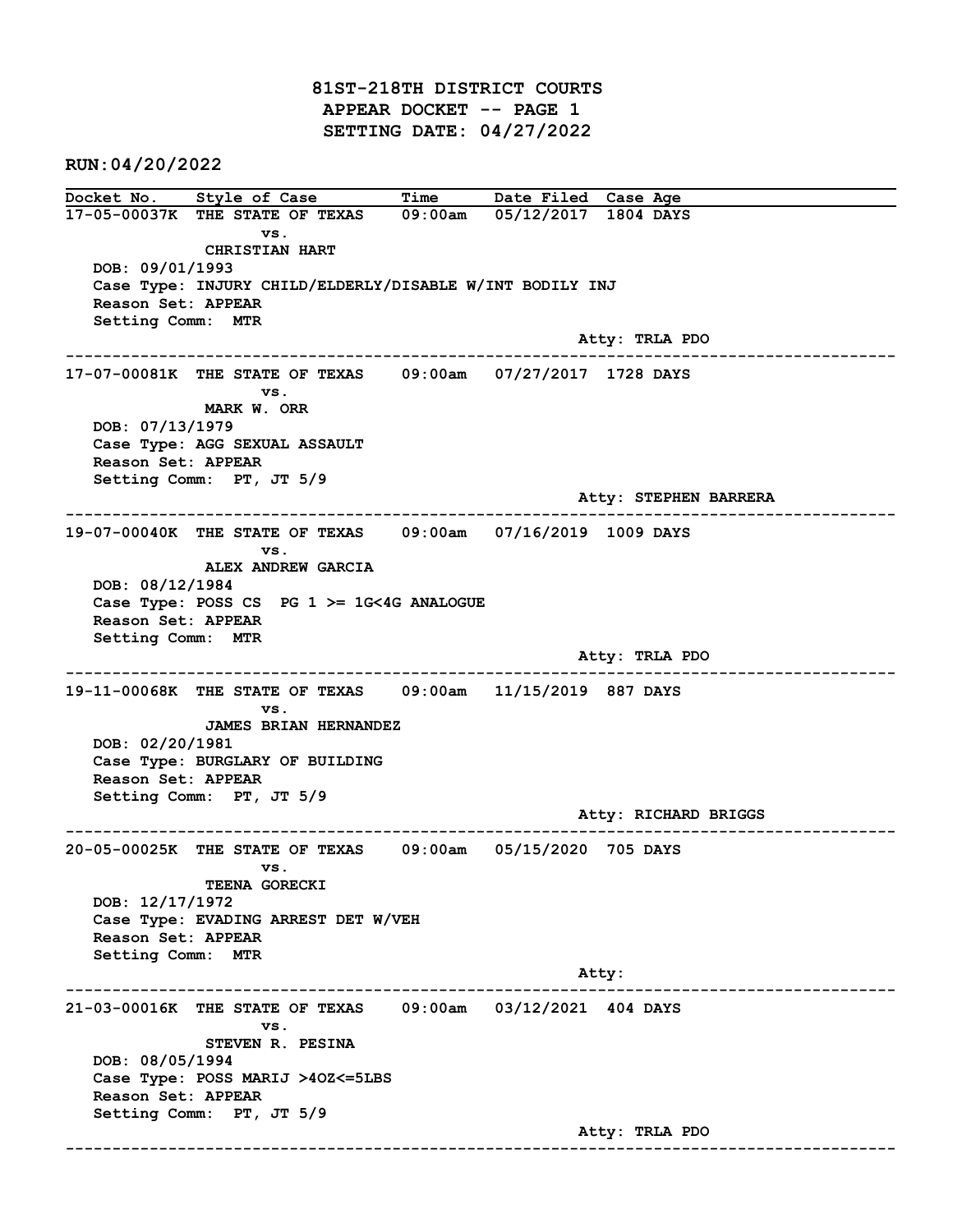81ST-218TH DISTRICT COURTS APPEAR DOCKET -- PAGE 2 SETTING DATE: 04/27/2022

RUN:04/20/2022

Docket No. Style of Case Time Date Filed Case Age 21-03-00033K THE STATE OF TEXAS 09:00am 03/12/2021 404 DAYS vs. TUPAC A. HAYES DOB: 12/29/2002 Case Type: EVADING ARREST DETENTION Reason Set: APPEAR Setting Comm: MTR Atty: TRLA PDO ------------------------------------------------------------------------------------------------------------------------ 21-05-00052K THE STATE OF TEXAS 09:00am 05/28/2021 327 DAYS vs. DOUGLAS DWAYNE ROSE DOB: 11/09/1975 Case Type: ASSAULT FAM/HOUSE MEM IMPEDE BREATH/CIRCULAT Reason Set: APPEAR Setting Comm: MTN TO SET BOND, PT 5/19, JDC 6/2, JT 7/11 Atty: TRLA PDO ------------------------------------------------------------------------------------------------------------------------ 21-09-00087K THE STATE OF TEXAS 09:00am 09/10/2021 222 DAYS vs. STEVEN RAY PESINA DOB: 08/05/1994 Case Type: POSS MARIJ >4OZ<=5LBS Reason Set: APPEAR Setting Comm: PT, JT 5/9 Atty: TRLA PDO ------------------------------------------------------------------------------------------------------------------------ 21-09-00091K THE STATE OF TEXAS 09:00am 09/10/2021 222 DAYS vs. DAVID SEGURA,JR DOB: 04/10/1976 Case Type: EVADING ARREST DET W/VEH Reason Set: APPEAR Setting Comm: PT, JT 5/9 Atty: TRLA PDO ------------------------------------------------------------------------------------------------------------------------ 21-11-00096K THE STATE OF TEXAS 09:00am 11/05/2021 166 DAYS vs. WILLIAM CODY EATON DOB: 10/30/1988 Case Type: POSS CS PG 1 >=1G<4G Reason Set: APPEAR Setting Comm: PT, JT 5/9 Atty: RICHARD BRIGGS ------------------------------------------------------------------------------------------------------------------------ 22-01-00003K THE STATE OF TEXAS 09:00am 01/18/2022 92 DAYS vs. SANTANA ESPINOZA DOB: 01/07/1993 Case Type: AGG ASSAULT W/DEADLY WEAPON Reason Set: APPEAR Setting Comm: ARR \*ZOOM\* and the control of the control of the control of the control of the control of the control of the control of the control of the control of the control of the control of the control of the control of the control of the cont ------------------------------------------------------------------------------------------------------------------------